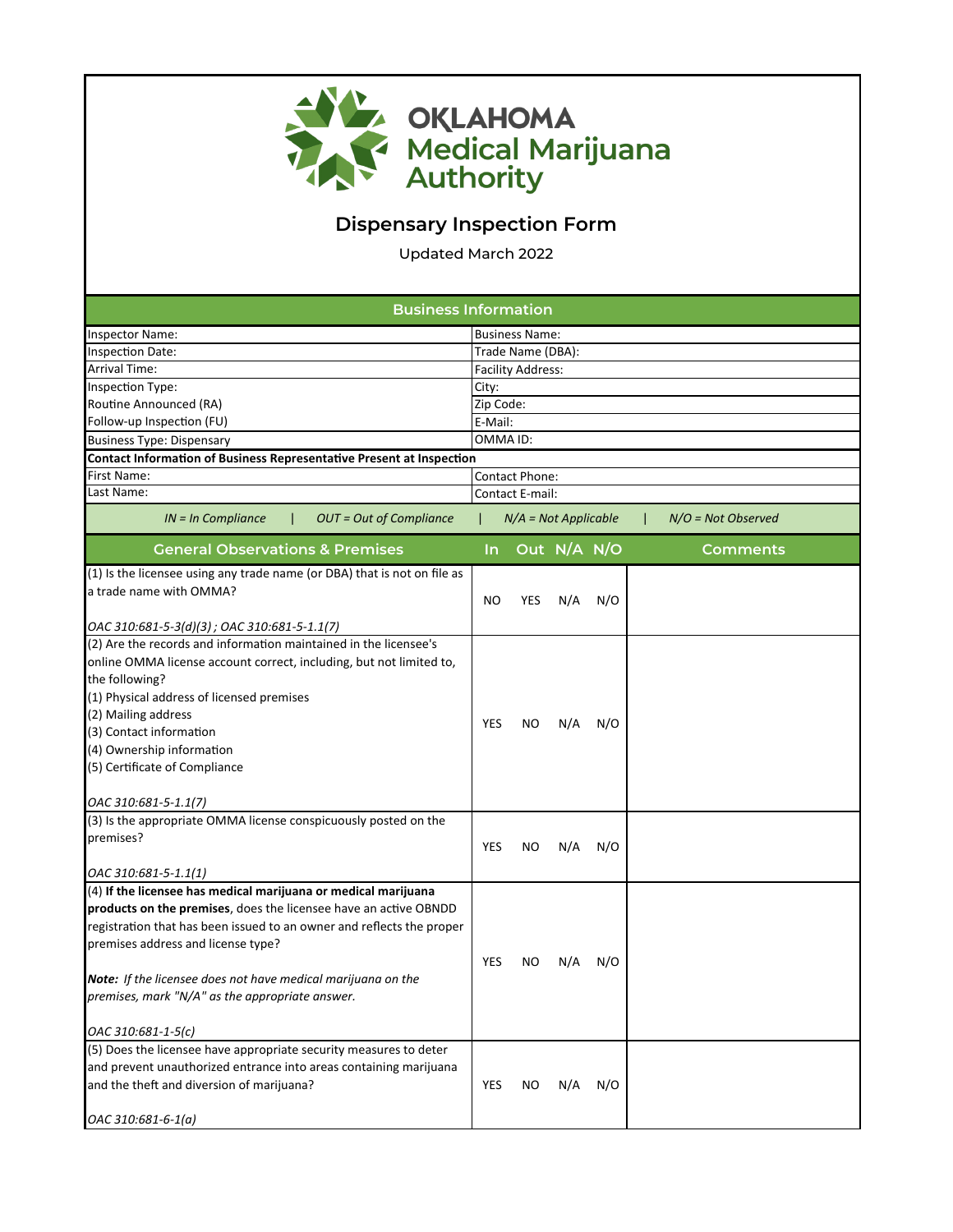| (6) Does the licensee verify and ensure that all medical marijuana<br>transactions are conducted with a current and valid medical<br>marijuana patient, caregiver, or commercial license holder prior to<br>transfer or sale?<br><b>Note:</b> Patients and caregivers must be verified through<br>ommaverify.ok.gov. Referrals and other forms of documentation are<br>not sufficient in lieu of a patient card.<br>OAC 310:681-5-12(c) | YES | ΝO         | N/A         | N/O |          |
|-----------------------------------------------------------------------------------------------------------------------------------------------------------------------------------------------------------------------------------------------------------------------------------------------------------------------------------------------------------------------------------------------------------------------------------------|-----|------------|-------------|-----|----------|
| (7) Does the licensee adhere to the following single transaction limits<br>with a patient?<br>3 ounces of medical marijuana<br>1 ounce of medical marijuana concentrate<br>72 ounces of edible medical marijuana products                                                                                                                                                                                                               |     |            |             |     |          |
| 6 mature plants<br>6 seedling plants                                                                                                                                                                                                                                                                                                                                                                                                    | YES | NO         | N/A         | N/O |          |
| Note: These amounts are cumulative. For example, someone may<br>purchase 3 ounces of medical marijuana, 1 ounce of concentrate, and<br>72 ounces of medical marijuana products in a single transaction.<br>OAC 310:681-5-12(a)                                                                                                                                                                                                          |     |            |             |     |          |
|                                                                                                                                                                                                                                                                                                                                                                                                                                         |     |            |             |     |          |
| (8) Does the licensee allow for or provide the delivery of medical<br>marijuana or medical marijuana products to licensed patients or<br>caregivers?                                                                                                                                                                                                                                                                                    | NO  | YES        | N/A         | N/O |          |
| OAC 310:681-5-18(c)                                                                                                                                                                                                                                                                                                                                                                                                                     |     |            |             |     |          |
| (9) Does the licensee allow any physicians to be located, maintain an<br>office, write recommendations, or otherwise provide medical services<br>to patients at the same physical address as the dispensary?<br>Note: This includes telemedicine consultations for purposes of a<br>medical marijuana recommendation that occur at a dispensary.<br>OAC 310:681-5-18(d)                                                                 | NO  | <b>YES</b> | N/A         | N/O |          |
|                                                                                                                                                                                                                                                                                                                                                                                                                                         |     |            |             |     |          |
| <b>Inventory Tracking, Records, and Testing</b>                                                                                                                                                                                                                                                                                                                                                                                         | In. |            | Out N/A N/O |     | Comments |
| (10) Does the licensee obtain copies of all COA's for tests conducted<br>on each harvest/production batch prior to accepting any sale or                                                                                                                                                                                                                                                                                                |     |            |             |     |          |
| transfer of medical marijuana?                                                                                                                                                                                                                                                                                                                                                                                                          |     |            |             |     |          |
| Note: Harvest/production batches must be 10 pounds or less, and<br>COA's for the prior two years must be onsite and readily accessible.                                                                                                                                                                                                                                                                                                 | YES | ΝO         | N/A         | N/O |          |
| OAC 310:681-8-1(h)(3)                                                                                                                                                                                                                                                                                                                                                                                                                   |     |            |             |     |          |
| (11) Does the licensee maintain COA's for medical marijuana and<br>medical marijuana products that are no longer onsite?                                                                                                                                                                                                                                                                                                                | YES | ΝO         | N/A         | N/O |          |
| OAC 310:681-8-1(h)(5)                                                                                                                                                                                                                                                                                                                                                                                                                   |     |            |             |     |          |
| (12) Is the licensee able to provide a harvest or production batch<br>number (as applicable) for any medical marijuana or medical<br>marijuana products acquired from another licensee upon request?                                                                                                                                                                                                                                    |     |            |             |     |          |
| <b>Note:</b> Harvest and production batches must be 10 pounds or less.                                                                                                                                                                                                                                                                                                                                                                  | YES | ΝO         | N/A         | N/O |          |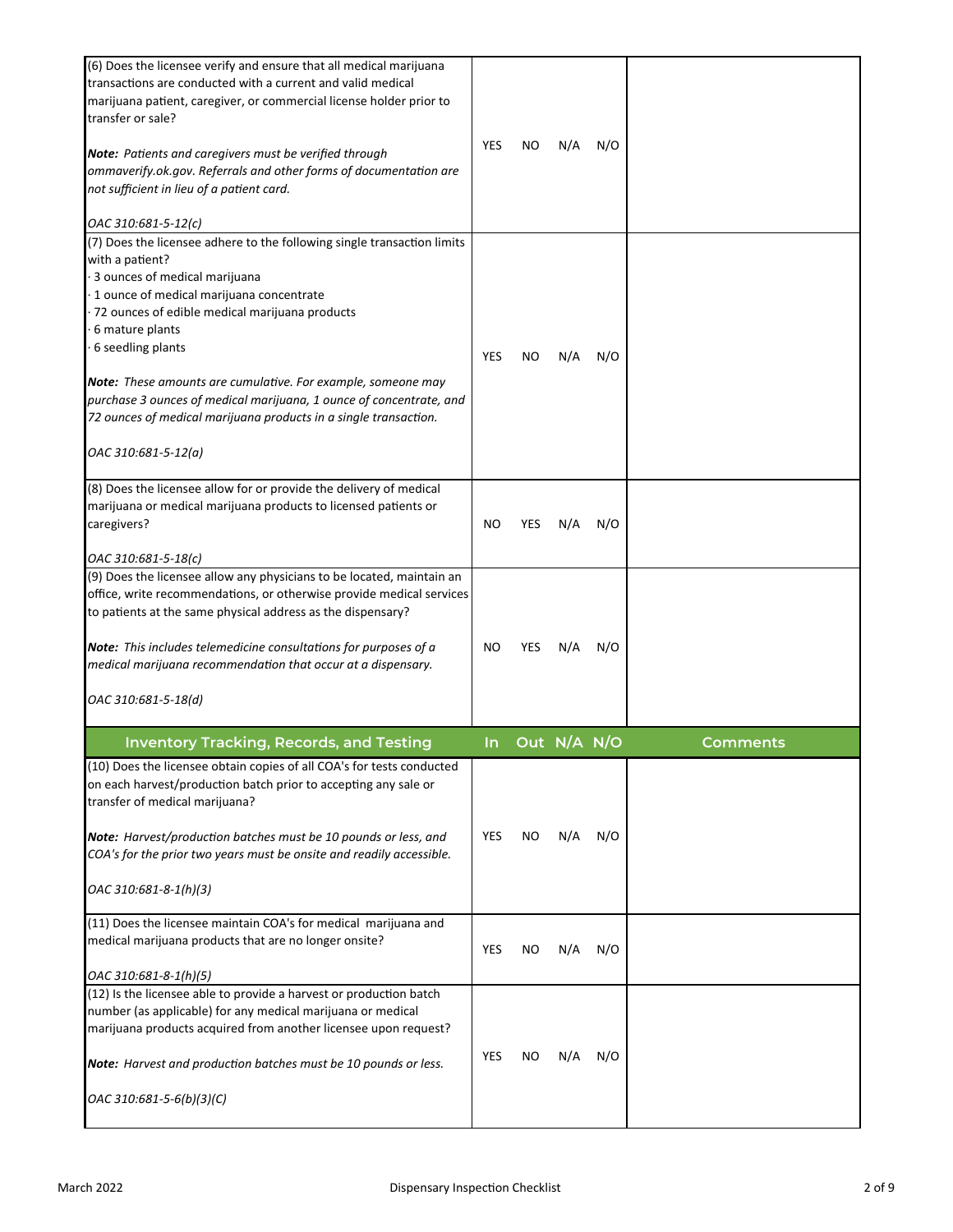| (13) Does the licensee report failed tests of medical marijuana or                   |            |     |             |     |          |
|--------------------------------------------------------------------------------------|------------|-----|-------------|-----|----------|
| medical marijuana products to the Department?                                        | YES        | ΝO  | N/A         | N/O |          |
| OAC 310:681-8-1(h)(7)                                                                |            |     |             |     |          |
| (14) Has the licensee accepted, sold, or otherwise engaged in the                    |            |     |             |     |          |
| transfer of any medical marijuana or medical marijuana products                      |            |     |             |     |          |
| from a harvest or production batch that did not pass all required                    | <b>NO</b>  | YES | N/A         | N/O |          |
| testing?                                                                             |            |     |             |     |          |
| OAC 310:681-8-1(d)(3)                                                                |            |     |             |     |          |
| (15) Does the licensee have the following information for each sales                 |            |     |             |     |          |
| transaction or transfer?                                                             |            |     |             |     |          |
| (1) Name, license number, address, and phone number of all                           |            |     |             |     |          |
| licensees involved;                                                                  |            |     |             |     |          |
| (2) Quantity and type of medical marijuana;                                          |            |     |             |     |          |
| (3) Batch number(s);                                                                 |            |     |             |     |          |
| (4) Transaction date;                                                                | <b>YES</b> | NO  | N/A         | N/O |          |
| (5) Monetary value, including total sales/purchase amounts;                          |            |     |             |     |          |
| (6) Point-of-sale and tax records; and                                               |            |     |             |     |          |
| (7) Transportation manifests and other documentation related to                      |            |     |             |     |          |
| transporting the medical marijuana/medical marijuana products.                       |            |     |             |     |          |
| OAC 310:681-5-6(b)(3)                                                                |            |     |             |     |          |
| (16) Has the licensee sold, purchased, obtained, transferred, or                     |            |     |             |     |          |
| otherwise accepted medical marijuana or medical marijuana products                   |            |     |             |     |          |
| from either of the following?                                                        |            |     |             |     |          |
| (1) An out-of-state individual/entity                                                | NO.        | YES | N/A         | N/O |          |
| (2) An individual/entity that does not have a current, valid OMMA                    |            |     |             |     |          |
| license                                                                              |            |     |             |     |          |
| 63 O.S. § 427.13(A); OAC 310:681-5-18(k)                                             |            |     |             |     |          |
| (17) Does the licensee submit monthly reporting each month?                          |            |     |             |     |          |
|                                                                                      |            |     |             |     |          |
| Note: If the licensee is not currently conducting operations or does                 |            |     |             |     |          |
| not have product on hand, they are still required to file monthly "zero<br>reports." | YES        | NO  | N/A         | N/O |          |
|                                                                                      |            |     |             |     |          |
| $OAC$ 310:681-5-6(a)(1)                                                              |            |     |             |     |          |
| Waste                                                                                | In         |     | Out N/A N/O |     | Comments |
| (18) Does the licensee maintain documents relating to the                            |            |     |             |     |          |
| disposal/destruction of medical marijuana and medical marijuana                      |            |     |             |     |          |
| waste?                                                                               |            |     |             |     |          |
|                                                                                      | YES        | ΝO  | N/A         | N/O |          |
| <b>Note:</b> These records are required to be kept for the past 5 years.             |            |     |             |     |          |
| 63 O.S. § 429(C); OAC 310:681-5-6(b)(4); OAC 310:681-5-10(b)(3)                      |            |     |             |     |          |
| (19) Does the licensee dispose of medical marijuana waste using an                   |            |     |             |     |          |
| OMMA-licensed waste disposal facility?                                               |            |     |             |     |          |
|                                                                                      | YES        | ΝO  | N/A         | N/O |          |
| OAC 310:681-9-6(b)                                                                   |            |     |             |     |          |
| (20) Does the licensee dispose of all medical marijuana waste in a                   |            |     |             |     |          |
| locked, secure waste receptacle?                                                     | YES        | ΝO  | N/A         | N/O |          |
| OAC 310:681-9-6(b)                                                                   |            |     |             |     |          |
| (21) Does the licensee store the secure waste receptacle in a safe and               |            |     |             |     |          |
| secure location with limited access?                                                 |            |     |             |     |          |
|                                                                                      |            |     |             |     |          |
|                                                                                      | YES        | ΝO  | N/A         | N/O |          |
| OAC 310:681-9-6(b)                                                                   |            |     |             |     |          |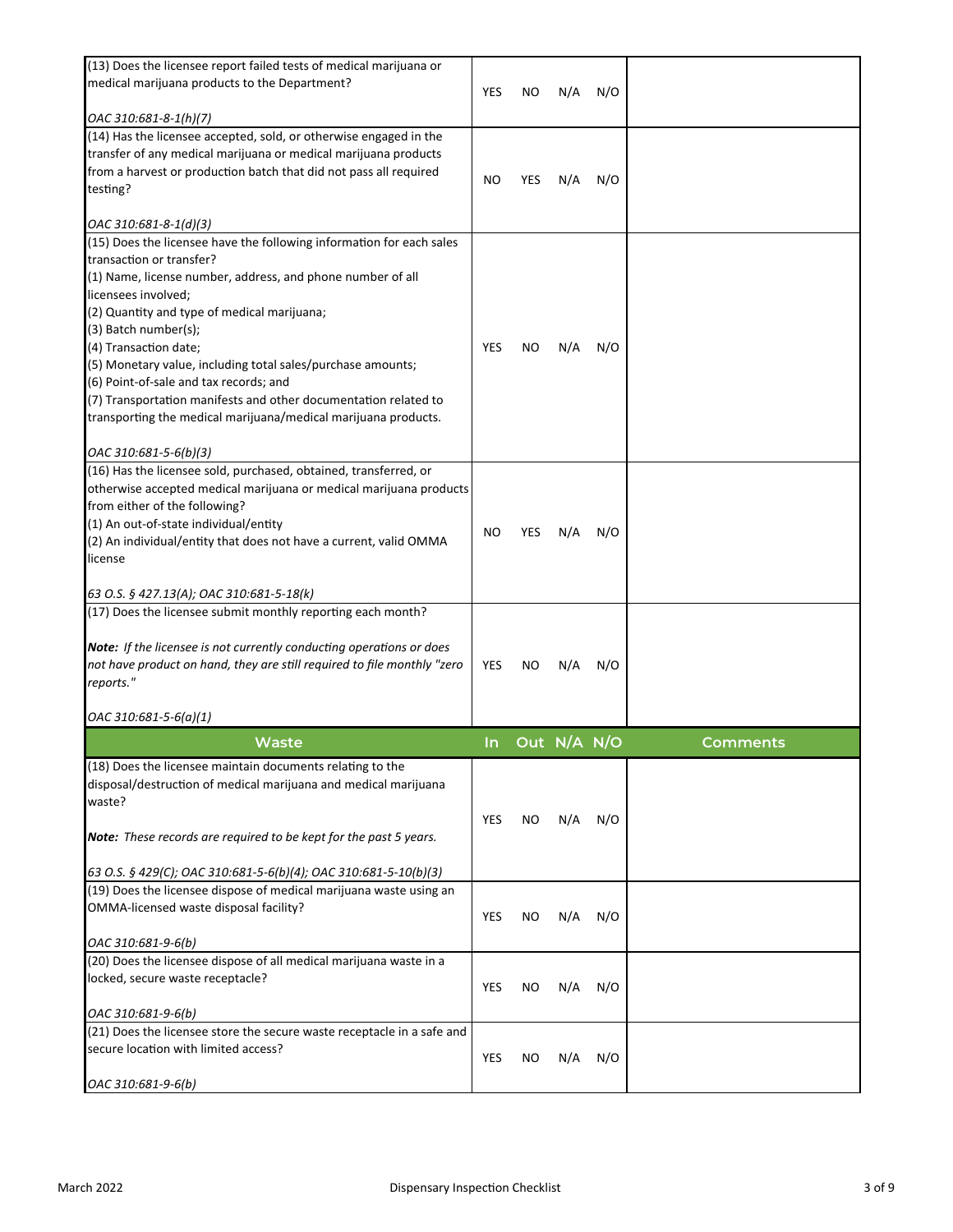| (22) If the licensee disposes of non-medical marijuana waste, does<br>the licensee maintain a disposal log for the past 5 years that contains<br>at least all of the following information?<br>(1) Name and license number of the commercial licensee;<br>(2) A description of the plant material being disposed;<br>(3) A brief description of the method used for disposal;<br>(4) Date and time of the disposal;<br>(5) Names of employee(s) conducting the disposal; and<br>(6) A signed statement from the commercial licensee or authorized<br>representative attesting to lawful disposal of the plant parts under<br>penalty of perjury<br><b>Note:</b> Acceptable methods of disposal for non-medical marijuana<br>waste are open burning, incineration, burying, mulching, composting,<br>or any other technique approved by the DEQ.<br>OAC 310:681-5-10(b)(1)-(3) | YES   | ΝO | N/A         | N/O |                 |
|-------------------------------------------------------------------------------------------------------------------------------------------------------------------------------------------------------------------------------------------------------------------------------------------------------------------------------------------------------------------------------------------------------------------------------------------------------------------------------------------------------------------------------------------------------------------------------------------------------------------------------------------------------------------------------------------------------------------------------------------------------------------------------------------------------------------------------------------------------------------------------|-------|----|-------------|-----|-----------------|
| (23) Does the licensee transfer all medical marijuana waste to a<br>licensed medical marijuana waste facility for disposal within 90 days?<br>OAC 310:681-9-9(a)                                                                                                                                                                                                                                                                                                                                                                                                                                                                                                                                                                                                                                                                                                              | YES   | ΝO | N/A         | N/O |                 |
| <b>Packaging &amp; Labeling Requirements</b>                                                                                                                                                                                                                                                                                                                                                                                                                                                                                                                                                                                                                                                                                                                                                                                                                                  | $\ln$ |    | Out N/A N/O |     | <b>Comments</b> |
| Note: Edible medical marijuana products must also meet additional requirements, which are listed in the next section.                                                                                                                                                                                                                                                                                                                                                                                                                                                                                                                                                                                                                                                                                                                                                         |       |    |             |     |                 |
| (24) Do all labels observed contain at least all of the following                                                                                                                                                                                                                                                                                                                                                                                                                                                                                                                                                                                                                                                                                                                                                                                                             |       |    |             |     |                 |
| information?<br>(1) Name and license number of transferring/selling licensee<br>(2) Name of the medical marijuana<br>(3) Batch # of medical marijuana<br>(4) Net quantity or weight of contents<br>(5) Ingredients list<br>(6) The Oklahoma Uniform Symbol<br>(7) THC and terpenoid potency<br>(8) The statement "This product has been tested for contaminants"<br>OAC 310:681-7-1(e)(1)(A)-(I)                                                                                                                                                                                                                                                                                                                                                                                                                                                                              | YES   | NO | N/A         | N/O |                 |
| (25) Is each Oklahoma uniform symbol in color and printed at least<br>one-half inch by one-half inch in size?<br>Note: This requirement applies to individually-packaged product<br>units, including, but not limited to, those from bulk packaging.                                                                                                                                                                                                                                                                                                                                                                                                                                                                                                                                                                                                                          | YES   | NO | N/A         | N/O |                 |
| OAC 310:681-7-1(e)(1)(F); OAC 310:681-5-8.1(e)(6)<br>(26) Does the packaging contain all of the following labels?<br>(1) Keep out of reach of children.<br>(2) This product has been tested for contaminants.<br>(3) For edible marijuana products: Women should not use marijuana<br>or medical marijuana products during pregnancy because of the risk<br>of birth defects or while breastfeeding.<br>(4) For non-edible marijuana products: Women should not use<br>marijuana or medical marijuana products during pregnancy because<br>of the risk of birth defects.<br>OAC 310:681-7-1(e)(1)(I); OAC 310:681-5-8.1(e)(7);<br>OAC 319:681-7-1(d)(2); OAC 319:681-7-1(d)(4)                                                                                                                                                                                                | YES   | NO | N/A         | N/O |                 |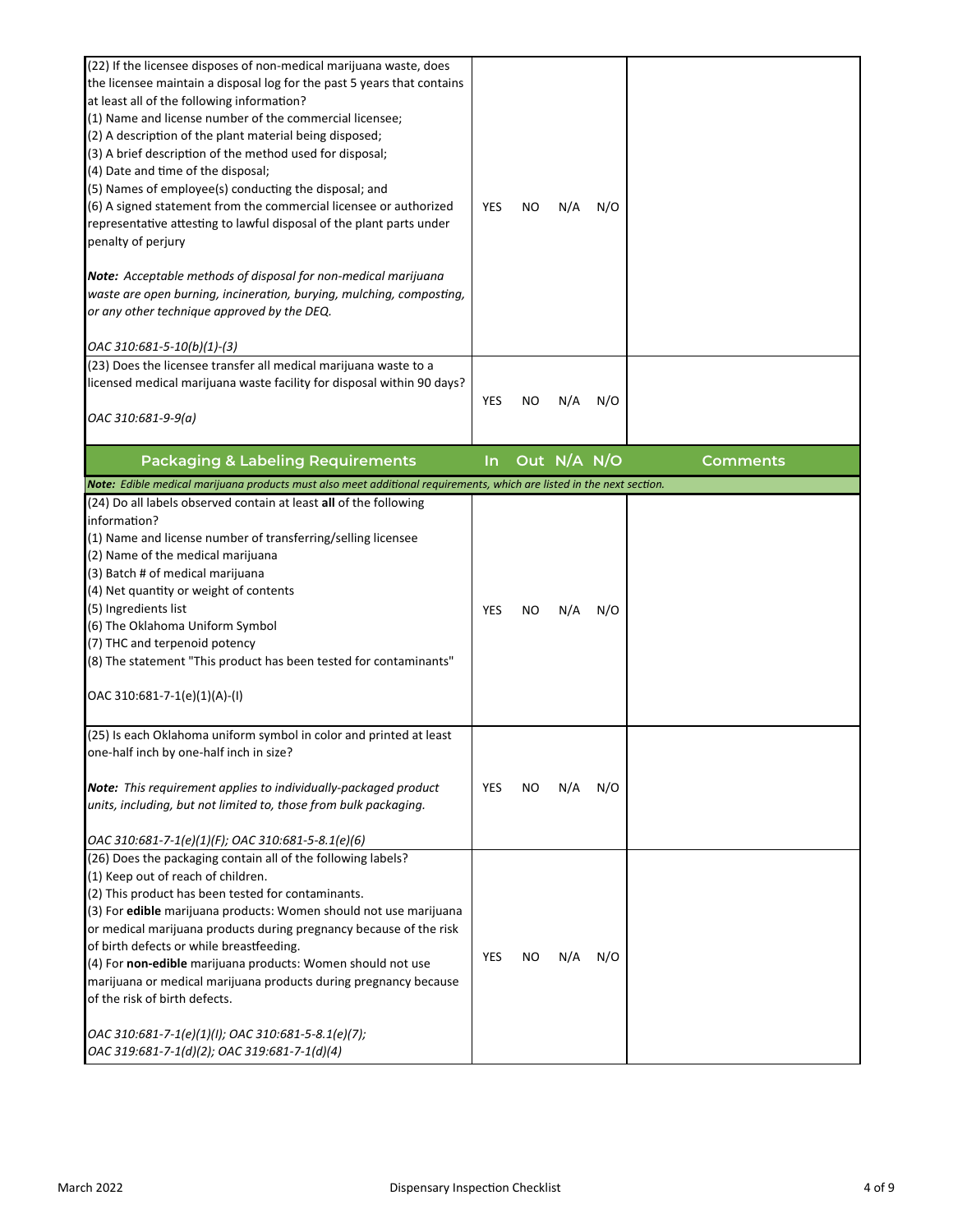| (27) Do any packages, labels, or containers contain content that                                                                           |     |     |     |     |  |
|--------------------------------------------------------------------------------------------------------------------------------------------|-----|-----|-----|-----|--|
| appears to target children?                                                                                                                |     |     |     |     |  |
| Note: Examples of this are toys, cartoon characters, and similar<br>images.                                                                | NO  | YES | N/A | N/O |  |
|                                                                                                                                            |     |     |     |     |  |
| OAC 319:681-7-1(d)(1); OAC 310:681-7-2(a)                                                                                                  |     |     |     |     |  |
| (28) Does the licensee make sure that all medical marijuana and                                                                            |     |     |     |     |  |
| medical marijuana products are in packaging that's                                                                                         |     |     |     |     |  |
| designed/constructed to be significantly difficult for children under 5<br>years of age to open and not difficult for normal adults to use |     |     |     |     |  |
| properly at the point of sale?                                                                                                             | YES | NO  | N/A | N/O |  |
|                                                                                                                                            |     |     |     |     |  |
| <b>Note:</b> This is part of child-resistant packaging requirements.                                                                       |     |     |     |     |  |
| OAC 310:681-1-4; OAC 310:681-7-1(d)(3)                                                                                                     |     |     |     |     |  |
| (29) Does the licensee ensure that all packaging is opaque so that the                                                                     |     |     |     |     |  |
| outermost packaging does not allow the product to be seen without                                                                          |     |     |     |     |  |
| opening the packaging material at the point of sale?                                                                                       |     |     |     |     |  |
| <b>Note:</b> This is part of child-resistant packaging requirements.                                                                       | YES | NO  | N/A | N/O |  |
| OAC 310:681-1-4; OAC 310:681-7-1(d)(3)                                                                                                     |     |     |     |     |  |
| (30) For all medical marijuana products intended for more than a                                                                           |     |     |     |     |  |
| single use or that contain multiple servings, does the licensee ensure                                                                     |     |     |     |     |  |
| that each product is resealable to maintain its child-resistant                                                                            |     |     |     |     |  |
| effectiveness for multiple openings?                                                                                                       |     |     |     |     |  |
|                                                                                                                                            | YES | NO  | N/A | N/O |  |
| <b>Note:</b> This is part of child-resistant packaging requirements.                                                                       |     |     |     |     |  |
|                                                                                                                                            |     |     |     |     |  |
| OAC OAC 310:681-1-4; OAC 310:681-7-1(d)(3)                                                                                                 |     |     |     |     |  |
| (31) Do any packages depict images other than the business name,<br>logo, and an image of the product?                                     |     |     |     |     |  |
|                                                                                                                                            | NO  | YES | N/A | N/O |  |
| OAC 319:681-7-1(d)(1)                                                                                                                      |     |     |     |     |  |
| (32) Do any packages/labels contain false or misleading statements or                                                                      |     |     |     |     |  |
| make any claims/statements that medical marijuana or medical                                                                               |     |     |     |     |  |
| marijuana product provides health or physical benefits to a patient?                                                                       | ΝO  | YES | N/A | N/O |  |
|                                                                                                                                            |     |     |     |     |  |
| OAC 319:681-7-1(d)(5); OAC 319:681-7-1(d)(8)                                                                                               |     |     |     |     |  |
| (33) Do any packages/labels cause confusion as to whether or not the                                                                       |     |     |     |     |  |
| medical marijuana or medical marijuana product is a trademarked                                                                            |     |     |     |     |  |
| product or violates federal trademark laws or regulations?                                                                                 |     |     |     |     |  |
|                                                                                                                                            | NO  | YES | N/A | N/O |  |
| OAC 319:681-7-1(d)(6)-(7)                                                                                                                  |     |     |     |     |  |
| (34) Do any packages/labels contain the logo of the Oklahoma State                                                                         |     |     |     |     |  |
| Department of Health or the Oklahoma Medical Marijuana Authority?                                                                          |     |     |     |     |  |
|                                                                                                                                            | NO  | YES | N/A | N/O |  |
| OAC 310:681-7-1(d)(9)                                                                                                                      |     |     |     |     |  |
| (35) Does the licensee refuse to accept any medical marijuana or                                                                           |     |     |     |     |  |
| medical marijuana products that are not properly packaged and                                                                              |     |     |     |     |  |
| labeled in accordance with OMMA rules and Oklahoma Medical                                                                                 | YES |     |     | N/O |  |
| Marijuana and Patient Protection Act?                                                                                                      |     | NO. | N/A |     |  |
| OAC 310:681-7-1(b)                                                                                                                         |     |     |     |     |  |
|                                                                                                                                            |     |     |     |     |  |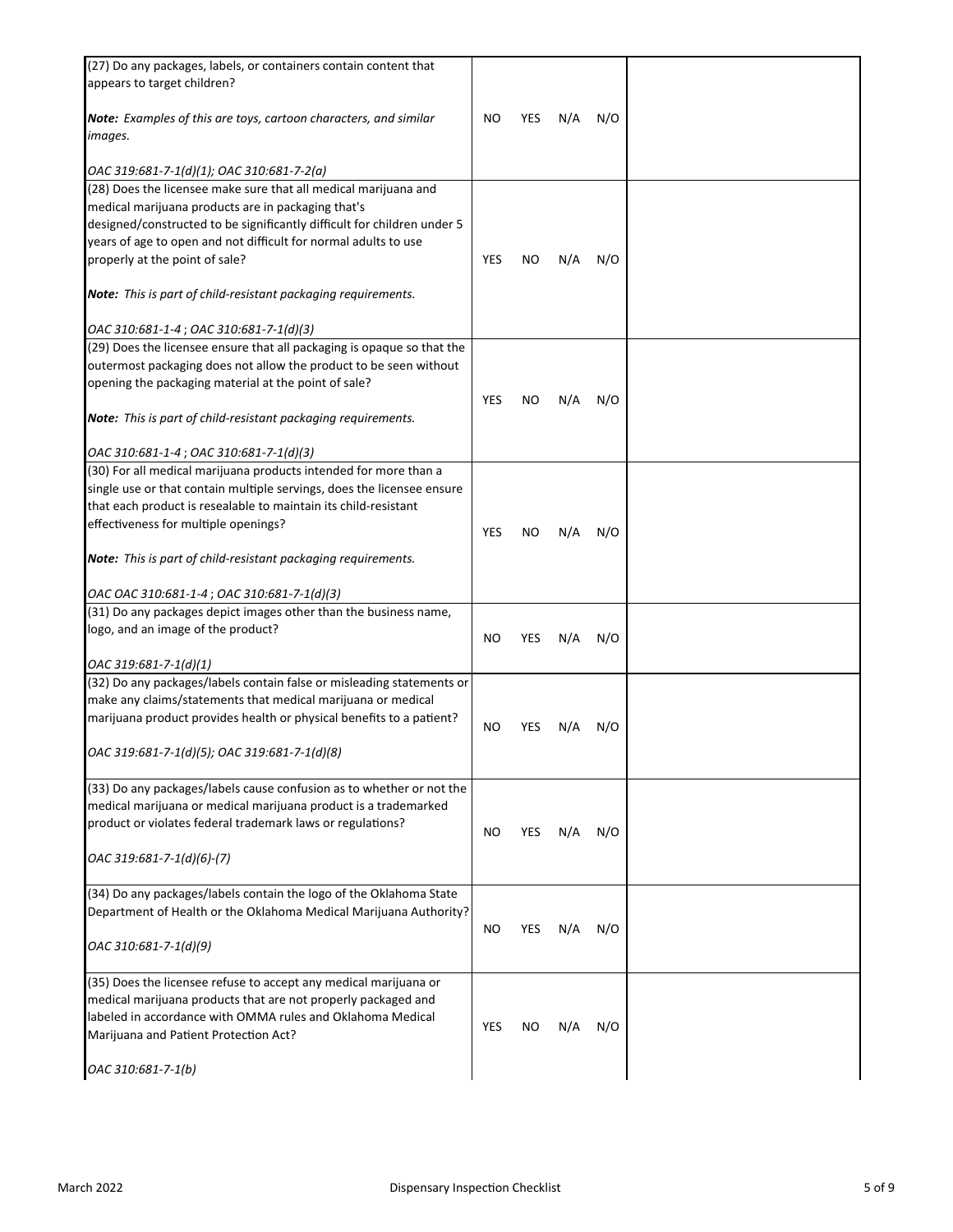| <b>Packaging &amp; Labeling: Edible</b>                                                                                                                                                                                                                                                                                                                                                                                                                                                     | In.        |     | Out N/A N/O |     | Comments |
|---------------------------------------------------------------------------------------------------------------------------------------------------------------------------------------------------------------------------------------------------------------------------------------------------------------------------------------------------------------------------------------------------------------------------------------------------------------------------------------------|------------|-----|-------------|-----|----------|
| <b>Medical Marijuana Products</b>                                                                                                                                                                                                                                                                                                                                                                                                                                                           |            |     |             |     |          |
| Note: These requirements are in addition to packaging and labeling that is required for sale to or by a dispensary.                                                                                                                                                                                                                                                                                                                                                                         |            |     |             |     |          |
| (36) Do all edible medical marijuana product principal display<br>panels/information panels observed include all of the following?<br>(1) Name of the business<br>(2) Address of the business<br>(3) Name of the food<br>(4) Net quantity or weight of contents<br>(5) Ingredients list<br>(6) Food allergen information<br>(7) Nutrition labeling (if applicable)<br>OAC 310:681-5-8.1(e)(2)                                                                                               | YES        | NO  | N/A         | N/O |          |
| (37) Do all edible medical marijuana product principal display<br>panels/information panels observed also include all of the following<br>information?<br>(1) List of cannabis ingredients<br>(2) Batch number<br>(3) THC dosage in milligrams per unit<br>(4) Lot code<br>Note: Including the strain of marijuana is optional.<br>OAC 310:681-5-8.1(e)(3)                                                                                                                                  | <b>YES</b> | NO  | N/A         | N/O |          |
| (38) Does all edible medical marijuana packaging include the<br>following statement "For accidental ingestion call 1-800-222-1222"?<br>OAC 310:681-5-8.1(e)(5)                                                                                                                                                                                                                                                                                                                              | <b>YES</b> | NO  | N/A         | N/O |          |
| (39) Do all edible packages and all individually-packaged product<br>units contain the Oklahoma uniform symbol in clear and plain sight?<br>Note: Individually-packaged product units include but are not limited<br>to units from bulk packaging.<br>OAC 310:681-5-8.1(e)(6)                                                                                                                                                                                                               | YES        | NO  | N/A         | N/O |          |
| <b>Advertising</b>                                                                                                                                                                                                                                                                                                                                                                                                                                                                          | In         |     | Out N/A N/O |     | Comments |
| "Advertising" means the act of providing consideration for the publication, dissemination, solicitation, or circulation of visual, oral, or written communication<br>to induce directly or indirectly any person to patronize a particular medical marijuana business or to purchase any particular medical marijuana or medical<br>marijuana products. <b>This includes marketing but does not include packaging and labeling.</b><br>OAC 310:681-1-4 Definitions (defining "advertising") |            |     |             |     |          |
| (40) Does any of the licensee's advertising promote<br>overconsumption?                                                                                                                                                                                                                                                                                                                                                                                                                     | NO         | YES | N/A         | N/O |          |
| $OAC 310:681 - 7 - 3(b)(2)$<br>(41) Does any advertising represent that the use of medical marijuana<br>or medical marijuana products has curative or therapeutic effects?<br>OAC 310:681-7-3(b)(3)                                                                                                                                                                                                                                                                                         | NO.        | YES | N/A         | N/O |          |
| (42) Is any advertising deceptive, false, or misleading?<br>OAC 310:681-7-3(b)(1)                                                                                                                                                                                                                                                                                                                                                                                                           | NO         | YES | N/A         | N/O |          |
| (43) Does any advertising depict either of the following?<br>(1) A child or other person under legal age consuming marijuana<br>(2) Objects such as toys, cartoons, cartoon characters, or similar<br>images that suggest the presence of a child<br>OAC 310:681-7-3(b)(4)-(5)                                                                                                                                                                                                              | NO.        | YES | N/A         | N/O |          |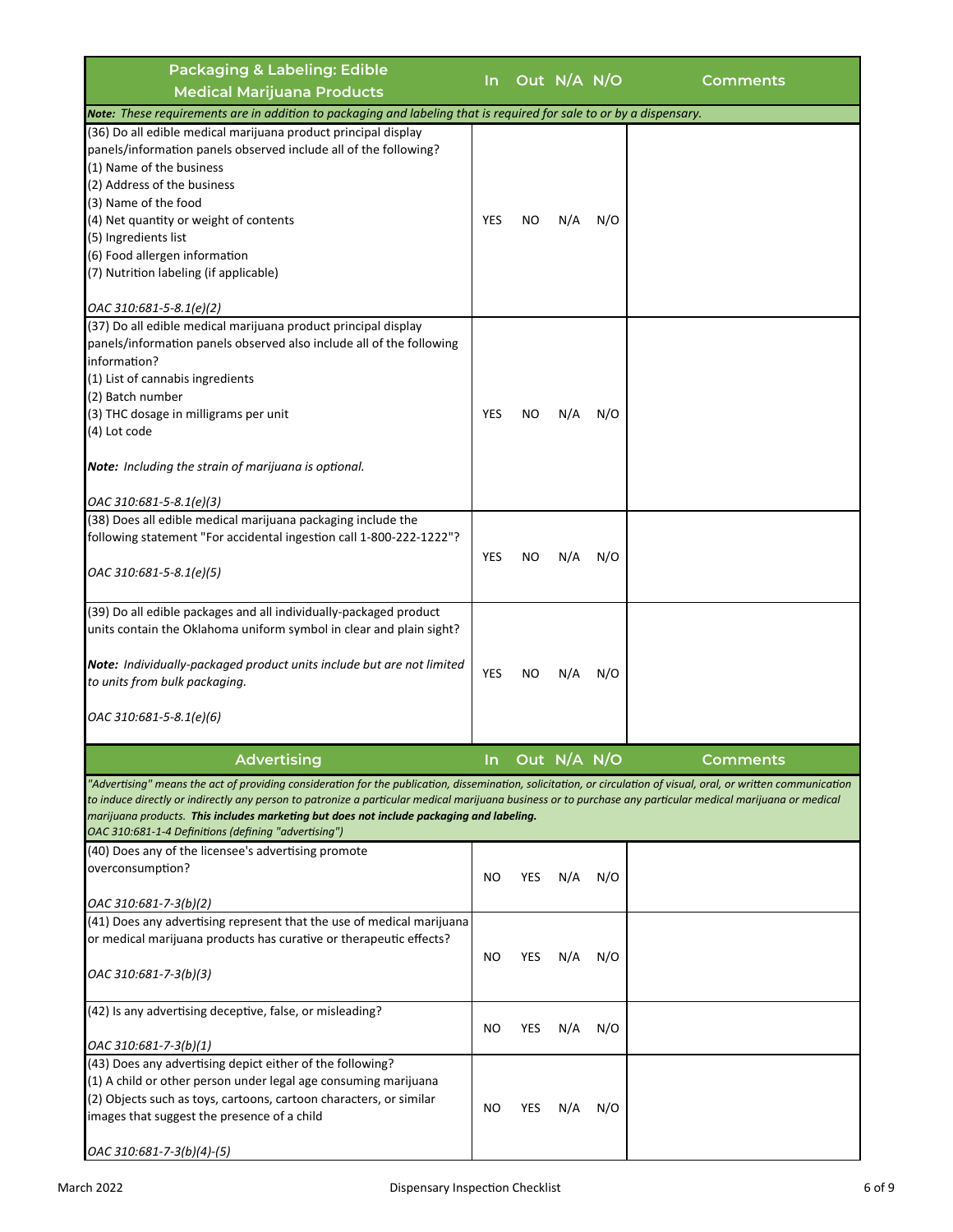| (44) Do any advertisements have a manner or design that would be<br>especially appealing to children or other persons under (18) years of<br>age and/or induce such people to consume marijuana?<br>OAC 310:681-7-3(b)(5)-(6)                                                 | NO.        | YES | N/A         | N/O |                 |
|-------------------------------------------------------------------------------------------------------------------------------------------------------------------------------------------------------------------------------------------------------------------------------|------------|-----|-------------|-----|-----------------|
| <b>Transportation &amp; Vehicles</b>                                                                                                                                                                                                                                          | In.        |     | Out N/A N/O |     | <b>Comments</b> |
| (45) Do all individuals that transport medical marijuana and medical<br>marijuana products have a current and valid transporter agent<br>license?<br>OAC 310:681-3-1(a) & (e)                                                                                                 | <b>YES</b> | ΝO  | N/A         | N/O |                 |
| (46) Is each transport vehicle equipped with GPS trackers that are<br>capable of storing and transmitting GPS data?                                                                                                                                                           |            |     |             |     |                 |
| <b>Note:</b> The use of cell phones for GPS tracking does not meet this<br>requirement.                                                                                                                                                                                       | YES        | ΝO  | N/A         | N/O |                 |
| 63 O.S. § 427.16(J)(1); OAC 310:681-3-2(b)(1)                                                                                                                                                                                                                                 |            |     |             |     |                 |
| (47) Does the licensee maintain accurate transportation and GPS<br>records?                                                                                                                                                                                                   | <b>YES</b> | ΝO  | N/A         | N/O |                 |
| OAC 310:681-3-2(c)                                                                                                                                                                                                                                                            |            |     |             |     |                 |
| (48) Do the licensee and transporter agent(s) implement appropriate<br>security measures to deter and prevent theft/diversion of marijuana<br>during transportation?                                                                                                          | YES        | NO  | N/A         | N/O |                 |
| OAC 310:681-3-2(e); OAC 310:681-6-1(b)                                                                                                                                                                                                                                        |            |     |             |     |                 |
| (49) Do all transportation vehicles have a shipping container that<br>locks, is shielded from public view, and is clearly labeled "Medical<br>Marijuana or Derivative"?                                                                                                       | YES        | ΝO  | N/A         | N/O |                 |
| 63 O.S. § 427.16(J)(2); OAC 310:681-3-2(a)(1)                                                                                                                                                                                                                                 |            |     |             |     |                 |
| (50) Is each shipping container in a secure area of the vehicle that is<br>not accessible by the driver during transit?                                                                                                                                                       | YES        | ΝO  | N/A         | N/O |                 |
| 63 O.S. § 427.16(J)(3); OAC 310:681-3-2(a)(2)                                                                                                                                                                                                                                 |            |     |             |     |                 |
| (51) Is each transport vehicle insured?<br>OAC 310:681-3-2(b)(2)                                                                                                                                                                                                              | YES        | NO  | N/A         | N/O |                 |
| (52) Does the licensee have fully completed transportation manifests<br>for each instance of transporting medical marijuana and medical<br>marijuana products to and receiving medical marijuana and medical<br>marijuana products from other licensees for the past 3 years? | YES        | ΝO  | N/A         | N/O |                 |
| Note: Licensees must keep transport manifests on file for 3 years.                                                                                                                                                                                                            |            |     |             |     |                 |
| OAC 310:681-3-6(a); 63 O.S. § 427.16(T)-(U); OAC 310:681-3-6(b)                                                                                                                                                                                                               |            |     |             |     |                 |
| (53) Does the licensee prepare a separate transportation manifest for<br>each licensee receiving medical marijuana or medical marijuana<br>products?                                                                                                                          | YES        | ΝO  | N/A         | N/O |                 |
| OAC 310:681-3-6(c); 63 O.S. § 427.16(U)(1)                                                                                                                                                                                                                                    |            |     |             |     |                 |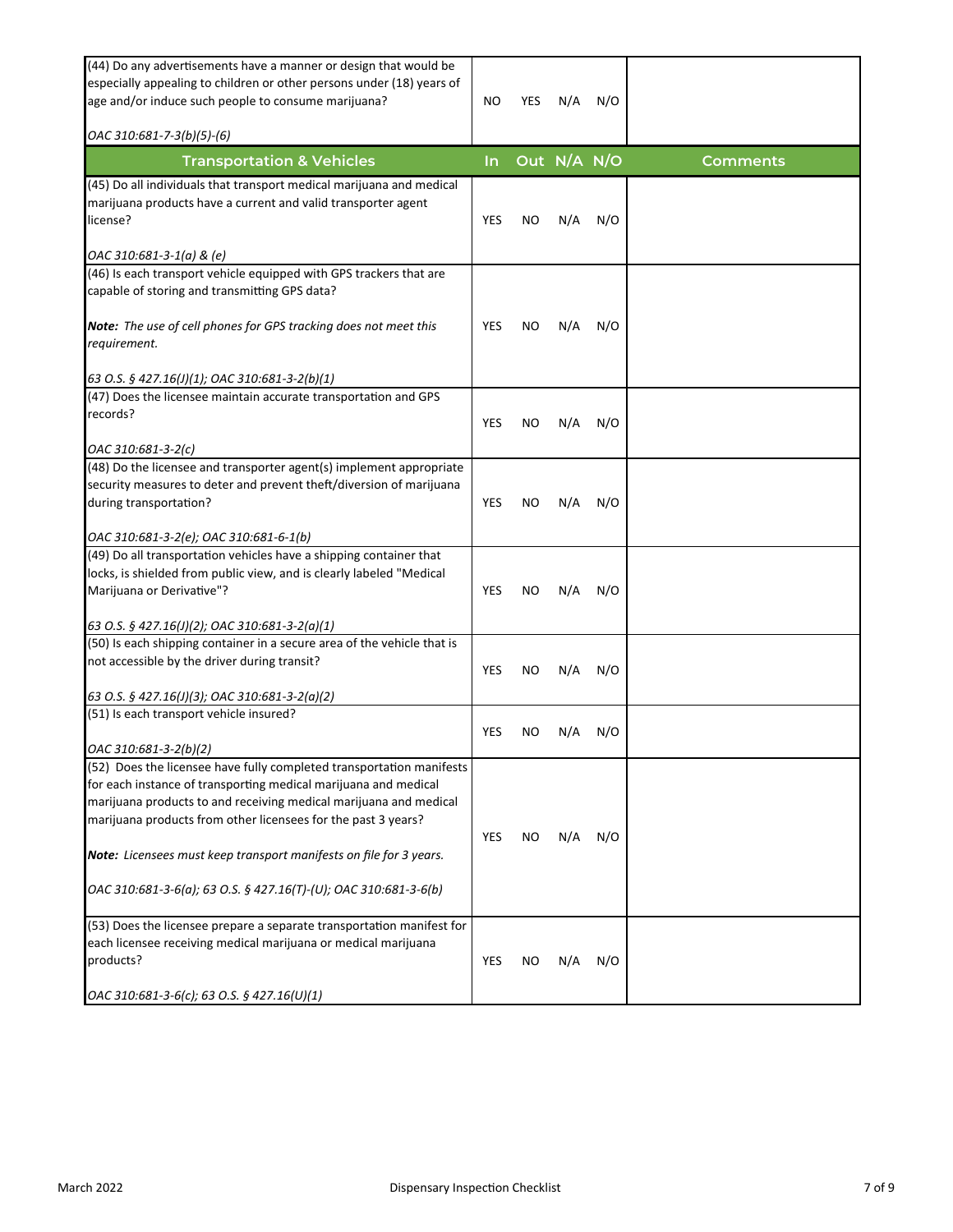| (54) Excluding the below permitted changes, do any transportation<br>manifests appear to have been altered after departure from the<br>originating licensed premises?                                                                                            |     |     |             |     |          |
|------------------------------------------------------------------------------------------------------------------------------------------------------------------------------------------------------------------------------------------------------------------|-----|-----|-------------|-----|----------|
| <b>Permitted Changes:</b>                                                                                                                                                                                                                                        |     |     |             |     |          |
| (1) Name(s) of personnel receiving transport                                                                                                                                                                                                                     | NO  | YES | N/A         | N/O |          |
| (2) Title(s) of personnel receiving transport                                                                                                                                                                                                                    |     |     |             |     |          |
| (3) Signature(s) of personnel receiving transport<br>(4) Documented rejection of item(s)                                                                                                                                                                         |     |     |             |     |          |
|                                                                                                                                                                                                                                                                  |     |     |             |     |          |
| 63 O.S. § 427.16(U)(3); OAC 310:681-3-6(g); OAC 310:681-3-6(i)(2)                                                                                                                                                                                                |     |     |             |     |          |
| (55) Does the licensee maintain copies of all transportation manifests                                                                                                                                                                                           |     |     |             |     |          |
| for medical marijuana and medical marijuana products on site for at                                                                                                                                                                                              |     |     |             |     |          |
| least 3 years from the date of receipt?                                                                                                                                                                                                                          |     |     |             |     |          |
| Note: This includes originating manifests for items transported by the<br>licensee and manifests for items received by the licensee.                                                                                                                             | YES | ΝO  | N/A         | N/O |          |
| OAC 310:681-3-6(f); 63 O.S. § 427.16(U)(5)                                                                                                                                                                                                                       |     |     |             |     |          |
| (56) Has the licensee accepted any medical marijuana or medical                                                                                                                                                                                                  |     |     |             |     |          |
| marijuana product that was not accompanied by an transportation                                                                                                                                                                                                  |     |     |             |     |          |
| manifest?                                                                                                                                                                                                                                                        | NO. | YES | N/A         | N/O |          |
|                                                                                                                                                                                                                                                                  |     |     |             |     |          |
| 63 O.S. § 427.16(U)(4); OAC 310:681-3-6(h)<br>(57) If the licensee has refused to accept medical marijuana and/or<br>medical marijuana products, did the licensee fully document all of the<br>following information in the transportation manifest accompanying |     |     |             |     |          |
| the rejected items?                                                                                                                                                                                                                                              |     |     |             |     |          |
| (1) Complete inventory of items being returned                                                                                                                                                                                                                   |     |     |             |     |          |
| (2) Batch number of items being returned                                                                                                                                                                                                                         |     |     |             |     |          |
| (3) Date and time of the refusal                                                                                                                                                                                                                                 |     |     |             |     |          |
| (4) Confirmation of return to originating licensee                                                                                                                                                                                                               | YES | ΝO  | N/A         | N/O |          |
| Note: The license number, business name, address, and contact<br>information of the licensee must also be documented in a rejection<br>but are already required to be included on the manifest.<br>OAC 310:681-3-6(i)(1)-(2)                                     |     |     |             |     |          |
|                                                                                                                                                                                                                                                                  |     |     |             |     |          |
| <b>Final Observations</b>                                                                                                                                                                                                                                        | In. |     | Out N/A N/O |     | Comments |
| (58) Were you given access to enter and inspect the licensed<br>premises?                                                                                                                                                                                        | YES | NO. | N/A         | N/O |          |
| 63 O.S. § 427.6(E)(7); OAC 310:681-5-4(a); OAC 310:681-5-1.1(3);<br>OAC 310:681-5-6(e)                                                                                                                                                                           |     |     |             |     |          |
| (5593) Did you observe or encounter any evidence of onsite                                                                                                                                                                                                       |     |     |             |     |          |
| consumption of alcohol or the smoking/vaping of medical marijuana                                                                                                                                                                                                |     |     |             |     |          |
| or medical marijuana products?                                                                                                                                                                                                                                   | NO  | YES | N/A         | N/O |          |
| OAC 310:681-5-18(a)                                                                                                                                                                                                                                              |     |     |             |     |          |
| (60) Are all employees observed at least 18 years of age or older?                                                                                                                                                                                               |     |     |             |     |          |
|                                                                                                                                                                                                                                                                  | YES | ΝO  | N/A         | N/O |          |
| OAC 310:681-5-18(b)<br>(61) Were any minors under eighteen (18) present at the licensed                                                                                                                                                                          |     |     |             |     |          |
| premises without a parent or legal guardian?                                                                                                                                                                                                                     | NO  | YES | N/A         | N/O |          |
| OAC 310:681-5-17                                                                                                                                                                                                                                                 |     |     |             |     |          |
| (62) Did you observe any evidence of out-of-state purchases or sales?                                                                                                                                                                                            |     |     |             |     |          |
| OAC 310:681-5-18(k)                                                                                                                                                                                                                                              | NO  | YES | N/A         | N/O |          |